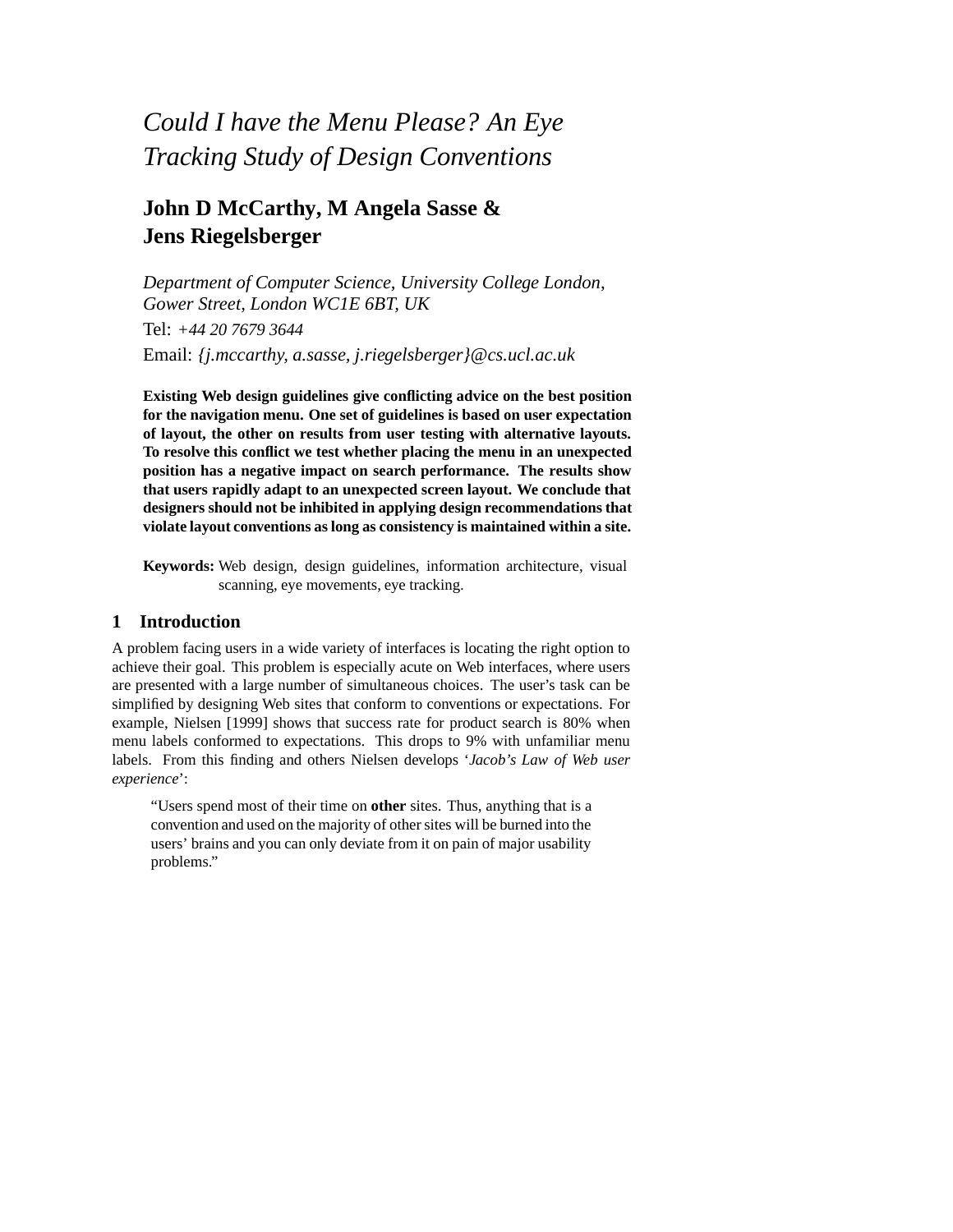Conventions play an important role in Web design guidelines. For example, the IBM design guidelines [IBM 2003] suggest that persistent navigation links should be placed on the left or top of the page '*because these are the areas users expect to find them*'. But is expectation alone justification for a design guideline? The National Cancer Institute Guidelines [NCI 2002] give different advice. These suggest that the navigation menu should be placed on the right of the page. From a study of extended use of a portal they observed that users clicked on topics much more efficiently with a right-justified menu, as it was located close to the scroll bar. The advantages observed were even more pronounced on laptop computers [Bailey et al. 2000].

But if user testing shows better performance and greater user satisfaction with right-justified menus, why are they not more widespread? If guidelines are based on current conventions, how can new interfaces be introduced? The QWERTY keyboard is just one example where culturally endemic expectations are non-optimal in terms of task performance, user satisfaction and user cost [Shneiderman 1998, pp.307-15]. Clearly, user expectation needs to be challenged if interfaces are to change. But what exactly is the impact of placing the menu in an unexpected location?

In this paper, we investigate the impact of challenging user expectations by measuring search performance with the menu in three different locations. To examine in detail where people look, we utilize eye tracking to measure their search process as it proceeds.

#### **2 Background**

Patterns of searching Web interfaces are governed by both the display and the expectations of the user. The display exerts a *bottom-up* influence. Expectations exert a *top-down* influence. Careful manipulation of static display factors such as layering, separation, colours and contrast can draw the eye to important pieces of information and reduce competition between display elements [Tufte 1990]. Motion or animation is also an effective cue to capture attention [Hillstrom & Yantis 1994]. Rensink [2000] claims two types of information can be extracted from bottom-up processing without attention. One is the abstract meaning or 'gist' of the scene. 'Gist' would distinguish the particular type of interface facing the user, e.g. Web Page, Word Processor, Spreadsheet. The other type of information is the spatial arrangement or layout of objects in the scene. This representation is vital to integrate information from individual eye fixations into a structure capable of *directing* subsequent eye movements.

But search behaviour is also governed by expectations about *what* is being looked for, and *where* it might be found. For example, if I'm looking to find a share price on a Web site — I might look for an option labelled 'shares' or 'business'. But, evidence from studies of search indicates that *what* a target looks like exerts very little influence on search or eye movements. Unless a unique physical feature (*bottom-up*) — such as colour, contrast or motion — identifies the target, search proceeds by selecting the screen elements one by one [Treisman & Gelade 1980]. By contrast, an influence *could* be exerted by an expectation of *where* a target might be found. The available evidence supports the claim that users have prior expectations about where things are. For example, in a study of people's schemata for Web pages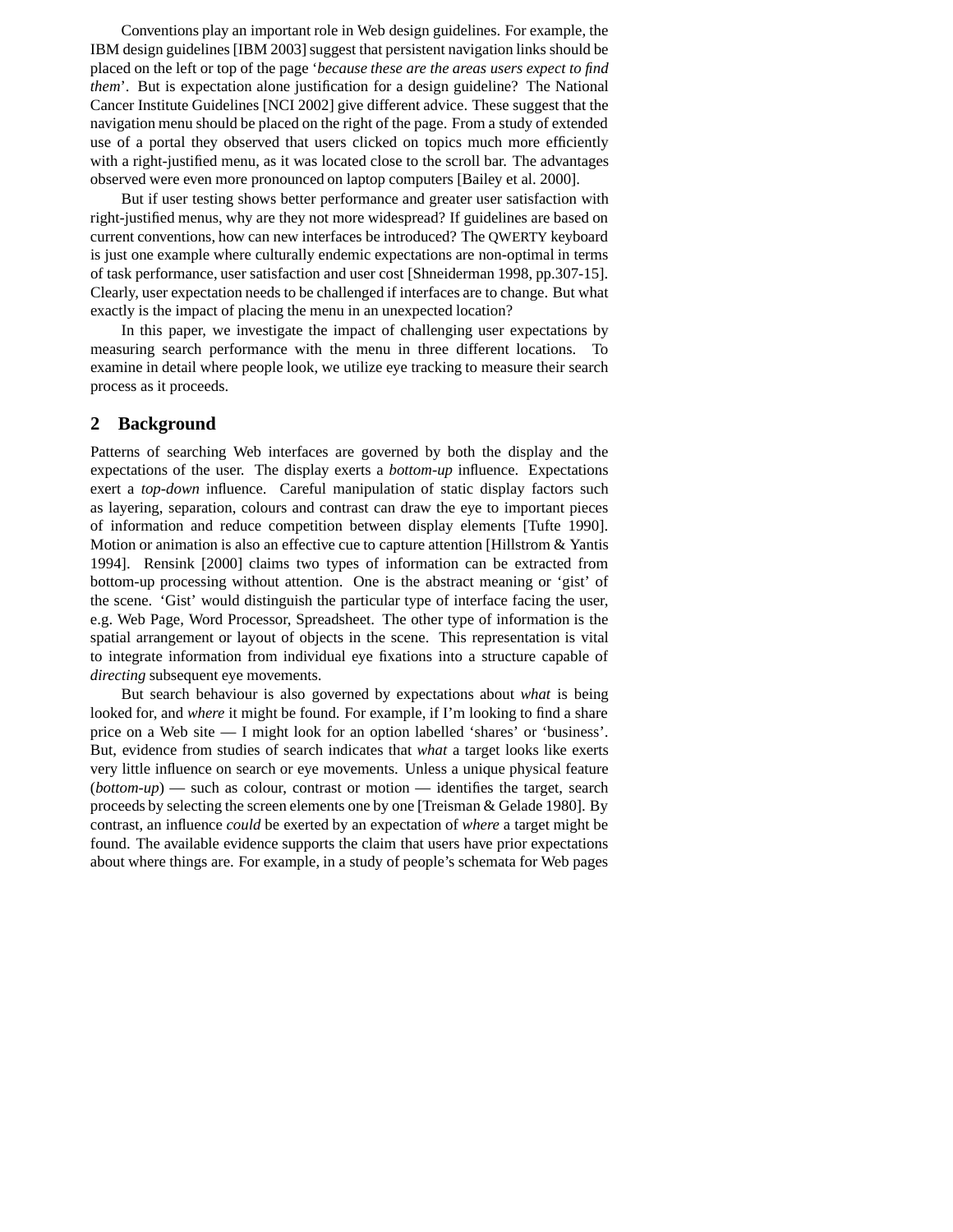| Influence   | Processing      | Origin          | Factors   |
|-------------|-----------------|-----------------|-----------|
|             |                 |                 | Contrast  |
|             |                 |                 | Colour    |
| Display     | Bottom Up       | Current         | Motion    |
|             |                 | Interface       | Grouping  |
|             |                 |                 | Layout    |
|             |                 |                 | Labelling |
|             |                 |                 | Contrast  |
|             |                 | Memories of     | Colour    |
| Expectation | <b>Top Down</b> | past interfaces | Motion    |
|             |                 | and target      | Grouping  |
|             |                 | representation  | Layout    |
|             |                 |                 | Labelling |

**Table 1:** Factors governing search behaviour.

Bernhard [2001] found that most users expected the navigation menu to be found on the left of the screen. Such expectations are *top-down* factors based on memories of '*what is where*' from previous interactions and are a defining feature of a convention.

These two processes, *top-down* and *bottom-up*, exert an influence on search behaviour (see Table 1). An important interaction between them results in what has been described as *information scent* [Pirolli 1997]. Scent is perceived when the proximal cues (*bottom-up*) provided by page elements such as such as WWW links, graphics, icons or menu items are evaluated relative to the current goals (*topdown*). This gives an indication of the value, cost, and location of the distal content on the linked page. Thus, information scent is a *basis for selection*, but it cannot be perceived unless an element is actually looked at. It therefore cannot guide the visual search process itself. To understand the factors that influence search behaviour we need to examine the eye movements of the user.

#### **3 Eye Tracking Usability Studies**

On the empirical side, there is surprisingly little published research on how people actually do conduct search within a Web page. Perhaps the best-known eye tracking study of Web use is the Stanford-Poynter study [Lewenstein et al. 2000]. This examined how users read news articles online and measured where users looked on a page in the first three glances. Their results show that users' attention was drawn to text over graphics and photos, and run against findings from traditional print media which suggests that users are attracted to photo elements first [Kroeber-Riel 1996].

In an excellent review article, Jacob & Karn [in press] summarize 21 usability studies since 1950 incorporating eye-tracking. The earliest study, by Fitts et al. [1950], used cine cameras to study the eye movements of pilots landing planes. Of the studies conducted since, only 3 explicitly examine search of Web pages.

Cowen [2001] used eye tracking to evaluate the usability of four sites under two search task conditions. Significant differences between the sites were found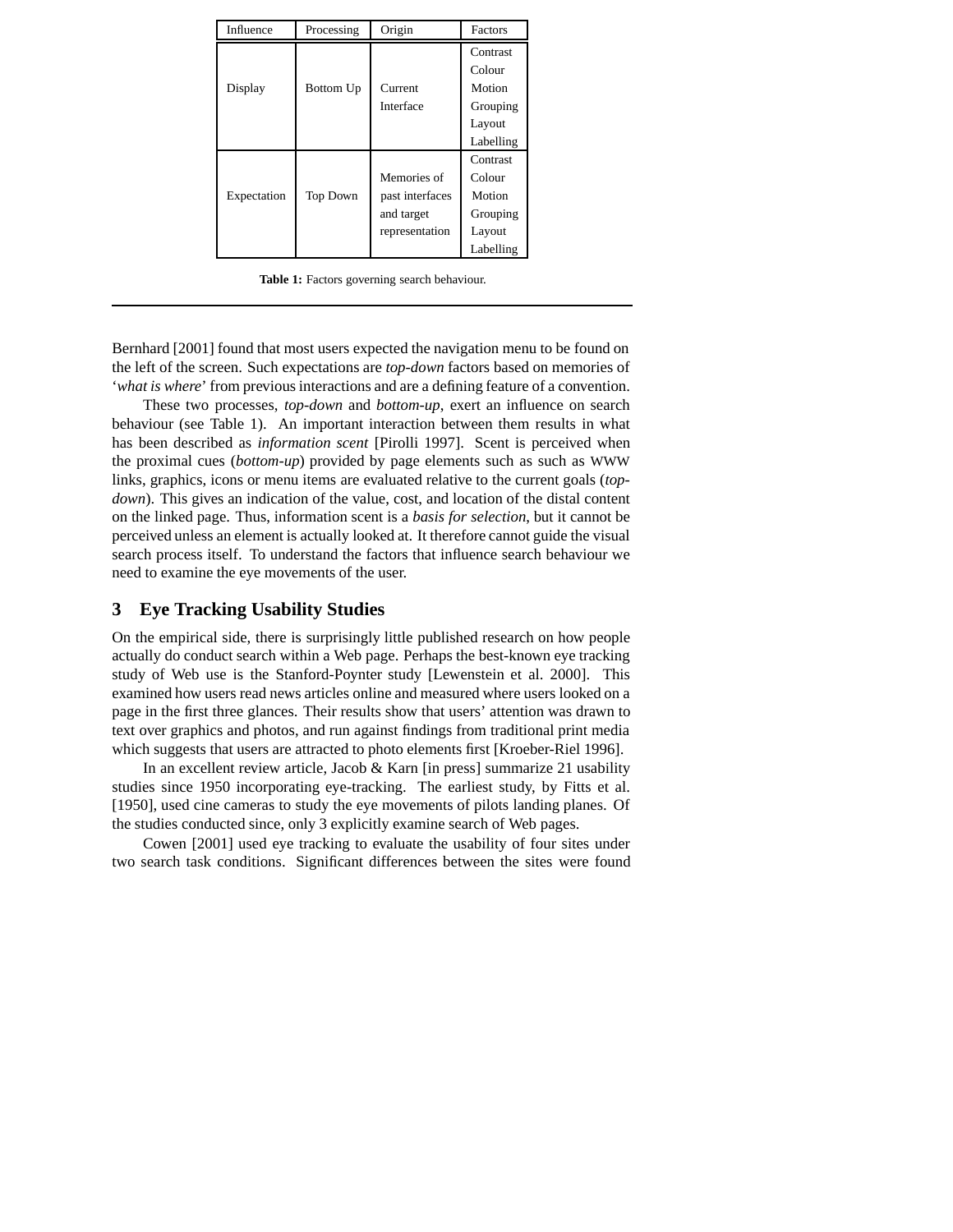| # | Where would you go on this site to               | Menu Labels     |
|---|--------------------------------------------------|-----------------|
| 1 | Browse the latest Playstation games              | Auctions        |
| 2 | Get the latest football results                  | <b>Business</b> |
| 3 | Find the current share price for British Airways | Careers         |
| 4 | Get info on the new MG sports car                | Cars            |
| 5 | Find a two bedroom flat in Camden                | Games           |
| 6 | Sell something on the Web                        | <b>News</b>     |
| 7 | Find reports on recent bombings                  | Property        |
| 8 | Book a flight to Paris                           | Sport           |
| 9 | Find a new job                                   | Travel          |

**Table 2:** Search tasks given to users and menu labels on the sites.

with both a standard task performance measure (time) and the number of fixations. Other work has shown that the number of fixations is strongly correlated with task duration, and this measure has been used as a proxy for measures of task performance [Goldberg & Kotval 1998].

Ellis et al. [1998] examined search for textual information on a page layout with a two-column, graphic-text block design. Performance was compared to three alternate designs, one with more hyperlinks, a second with text descriptions instead of pictures, and a third with a 'book-like layout' containing no graphics and text across the width of the page. Their results show that the 'book-like' layout led to faster and more efficient processing of information on the page although it was liked the least by users.

Goldberg et al. [2002] used eye tracking to examine a Web search conducted across several screens of Web portal application. They found little evidence of a change in strategy across different screens and a bias towards horizontal search of screens (across columns) rather than vertical search (within a column). They also found evidence that strong *information scent* heading labels were largely ignored in the search process. The Goldberg et al. [2002] result illustrates that *information scent* based on label identity is not actually a driver for eye behaviour.

#### **4 Menu Study**

To investigate the impact of top-down and bottom-up factors on search, we examined performance on 9 different search tasks across different sites (see Table 2). On all tasks, the task target was an option on the navigation menu. The menus labels were identical across all site variations and were derived from the most frequent menu options found across the top 5 UK Internet Service Providers (ISPs). Menu labels where ordered alphabetically (see Table 2). Each participant was given nine tasks, each one relating to an option available on the menu.

To examine the *top-down* influence on search, we manipulated the position of the navigation menu. All participants were tested across three sites with the menu positioned either to the *left*, *top* or *right* of the page. We predicted that participants would be unable to locate the menu directly from *bottom-up* processing and that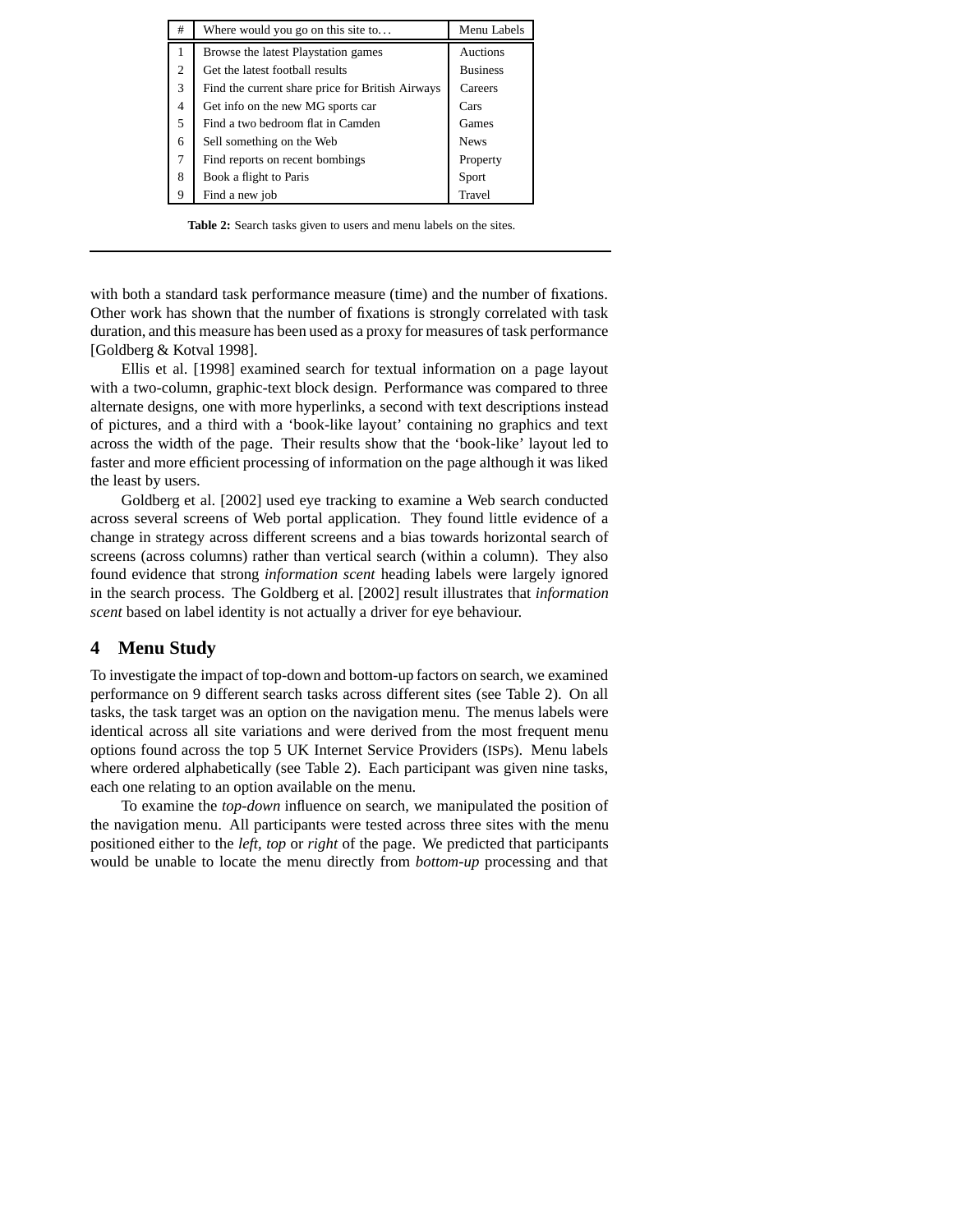

**Figure 1:** Screen shots of Simple and Complex sites with different menu positions.

search would be driven by expectation about *where* the menu would be located. As users expect the menu to be located on the left of the screen [Bernhard 2001], we predicted that performance would be better for menus located in this position.

**H1:** Search performance is better with left navigation menus.

To examine the influence of *bottom-up* factors, we manipulated the number of screen objects that would compete for users' attention. Two types of site were used — *Simple* and *Complex*. Simple Sites had only four content areas and four banner ads (see Figure 1). Complex Sites had 9 content areas and 9 Banner Ads (see Figure 1). We predicted that search performance would be better on the simple sites, as there would be less competition for attention from other screen elements.

**H2:** Search performance is better on simple sites.

#### *4.1 Method*

#### *4.1.1 Participants*

We used an eye tracking system that does not require head restraint. This meant that when participants changed their body posture too quickly or moved out of the tracking field, data was lost. To ensure high-quality data, we excluded from the analysis any participant who was tracked less than 90% of the time. This strict criterion left 31 subjects with tracking rates of 90% or greater. Of these 31 participants, 17 were male and 14 female. The mean age of the participants was 22 years. All participants were experienced Web users who used the Internet at least 3 hours/day. Participants were paid £5 Sterling.

#### *4.1.2 Stimuli and Equipment*

The template for the interfaces presented to participants was based on the design of a large Internet Service Provider (ISP) in the UK. Content and ads for the site were taken directly from the ISP homepage. Eye movements were measured using the EyeGaze system from LC technologies. The system samples eye position at a rate of 50Hz (60Hz in the US). Raw eye coordinates are converted to fixations using an algorithm that assumes a fixation time of 100ms and gaze deviation of 7mm. We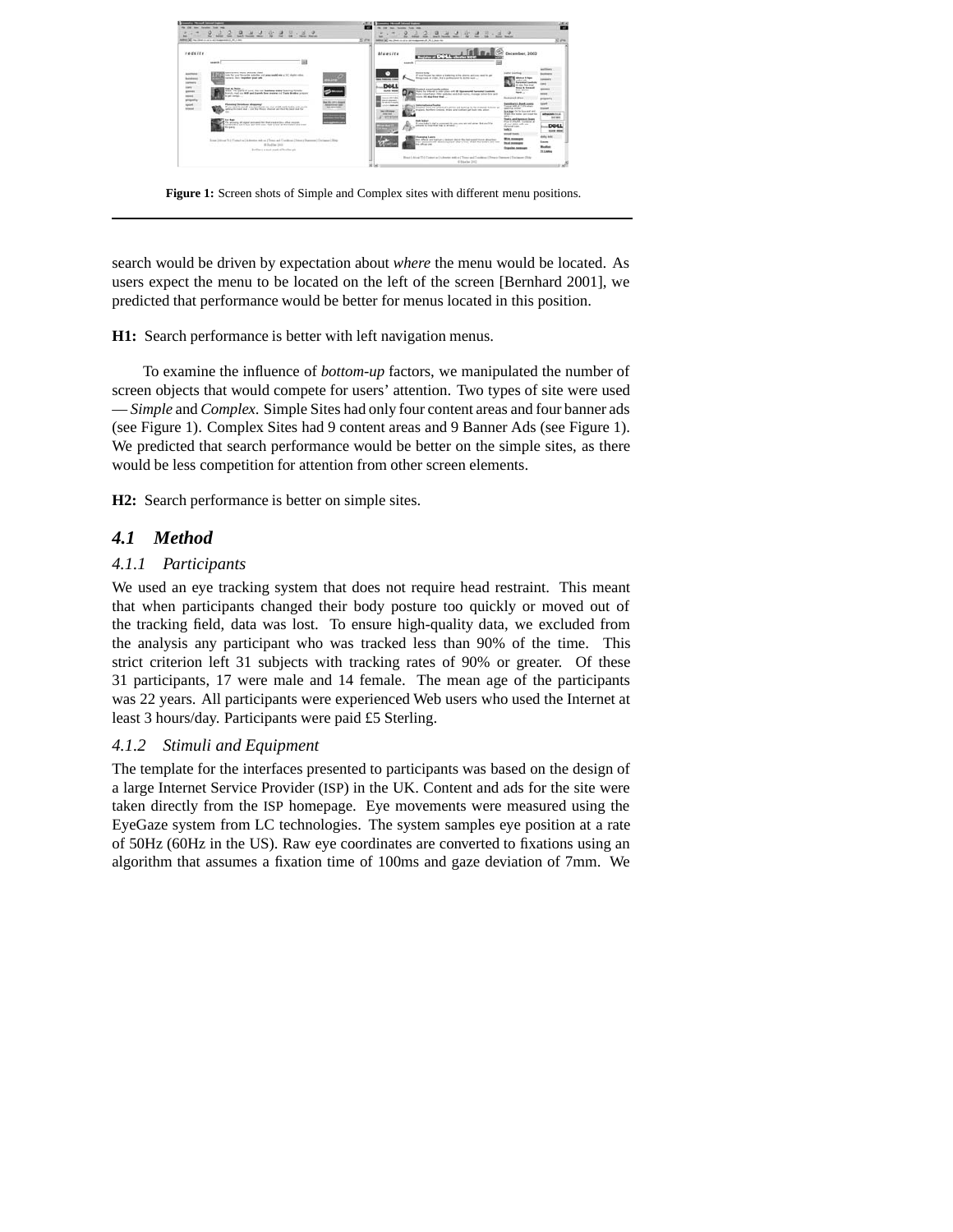

**Figure 2:** Task performance on simple and complex sites.

used the EyeBrowse<sup>1</sup> software to display stimulus pages and to define functionally distinct areas that could be analysed separately, called *regions of interest*.

#### *4.1.3 Design*

All participants performed 9 tasks in total, three tasks on each of three types of sites. All tasks involved finding a target on the navigation menu. The three types of site had a navigation menu on the *left, right* or *top* of the page. The effects of presentation order were counterbalanced between-subjects using presentation sequences based on a Latin squares design. The experimental design was a  $2 \times 3 \times 3$  mixed design. The between-subject variable was *Site Complexity — Simple vs. Complex*. Within subject variables were *Menu Position — Left, Right* and *Top*, and *Page Visit — First, Second* and *Third*.

#### *4.1.4 Procedure*

Participants were briefed about the nature of the experiment and the measures that were going to be taken. The eye tracker was then calibrated to the participant's eye movements. They were then presented with an alternation of instruction and test screens. Instruction screens provided participants with the current goal — e.g. "Where would you go on this site to search for something on the Internet?". They were then presented with the page on which to complete the task. All participants received a single practice trial.

#### *4.2 Results*

#### *4.2.1 Task Completion Time*

To examine differences in task performance, we conducted an ANOVA on task completion times. The raw scores were transformed using a natural log transformation to approximate a normal distribution. The reported results are transformed back into seconds to simplify interpretation.

The ANOVA revealed three findings of interest. Firstly, there was a significant difference between *Simple* and *Complex* sites (see Figure 2), with participants taking almost 50% longer to complete the search task on the complex site,  $F(1,29) = 7.33$ ,

<sup>&</sup>lt;sup>1</sup>EyeBrowse is Open Source software developed as part of this research project. Please contact j.mccarthy@cs.ucl.ac.uk for further information.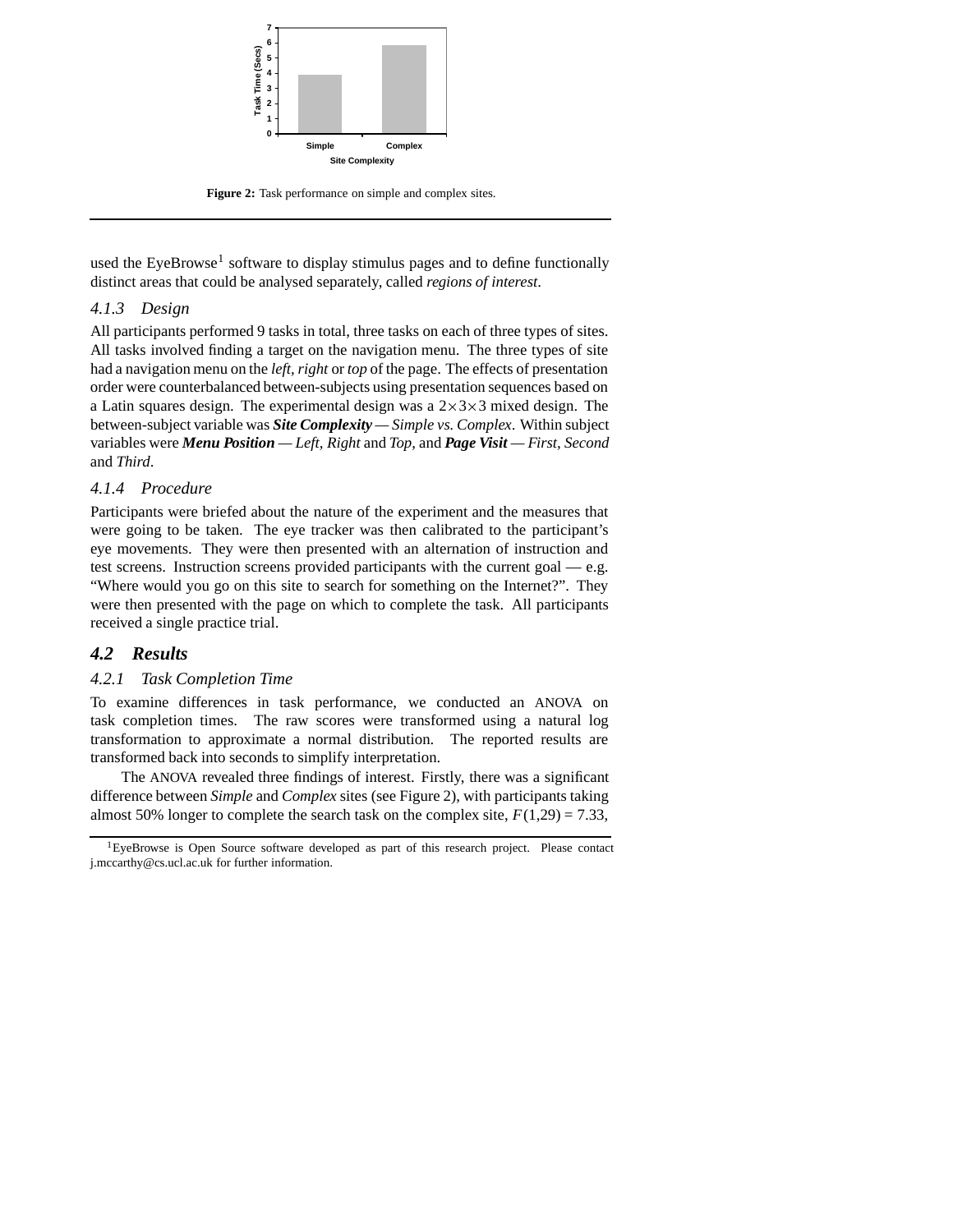

**Figure 3:** The effects of expectation on the first page visit.



**Figure 4:** Decrease in task time after first page visit.

 $p < 0.05$ . This supports H2 — that search performance is better on simple sites and shows how *bottom-up* display factors influence search performance.

The effect of *Menu Position* was not significant,  $F(2,58) = 1.31$ , n.s. In other words, averaging across tasks and site complexity, there was no evidence that performance was better when the menu is placed in the expected position on the left. This result suggests that expectation of *where* the menu is placed does not affect task performance. However, closer examination of the results revealed an interaction between *Menu Position* and *Page Visit*. Specifically, on the first page visit, performance is indeed better with a left navigation menu than with a right menu,  $F(1,29) = 6.26$ ,  $p < 0.05$  (see Figure 3). However, this difference disappears on the second page visit.

Thus, we have evidence for H1 — that performance will be better with the left menu — but only on the first page visit. Prior expectations do have an influence on the search but these expectations are rapidly updated to reflect the layout of the current page. Rapid learning of layout is also supported by a main effect of Page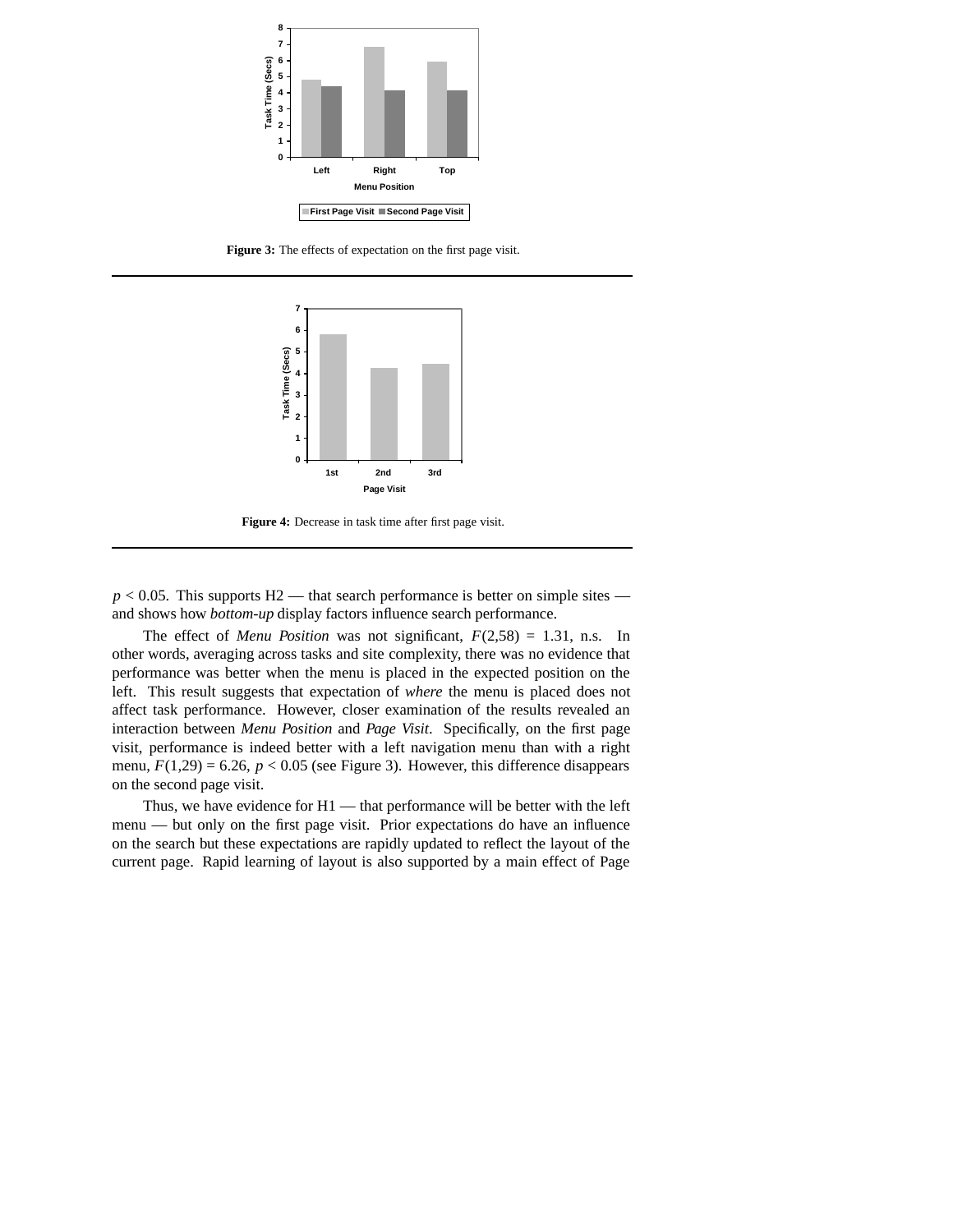

Visit (See Figure 4) — showing a significant decrease in task completion time after the first page visit,  $F(2,58) = 8.75$ ,  $p < 0.05$ . No other effects or interactions where significant.

#### *4.2.2 Where do People Look?*

To examine where people look when searching, we used location information from the eye tracker. Figure 5 illustrates a sample trace from one of the participants. The search *scan path* starts just below the search box and terminates on the right menu bar. The circles on the scan path in Figure 5 represent fixations — the larger the circle the longer the fixation.

According to Fitts et al. [1950], frequency and duration of eye movements should be treated as separate metrics, with duration reflecting difficulty of information extraction and frequency reflecting the importance of that area of the display. As we were primarily interested in the importance or attraction of different screen positions, we adopted a frequency measure. Our basic unit of analysis is *glance frequency* where a glance is defined as one or more successive fixations to the same screen object. Seven types of screen object where identified as the basis for this analysis. The categorization scheme for objects was a hybrid of the schemes used by Nielsen & Tahir [2002] and Krug [2000] to classify screen objects on Web pages. The objects were — Logo, Search Box, Menu, Content Text, Content Picture, Ad, Quick Links (Complex Site only) and Page Footer.

Across all subjects, sites and tasks, a total of 3767 glances were recorded. Figure 6 shows the proportion of searches completed by the number of glances taken. The graph illustrates that 55% of all searches take 10 glances or less, and that 95% of all searches are completed in 38 glances or less. As the glance sequence gets longer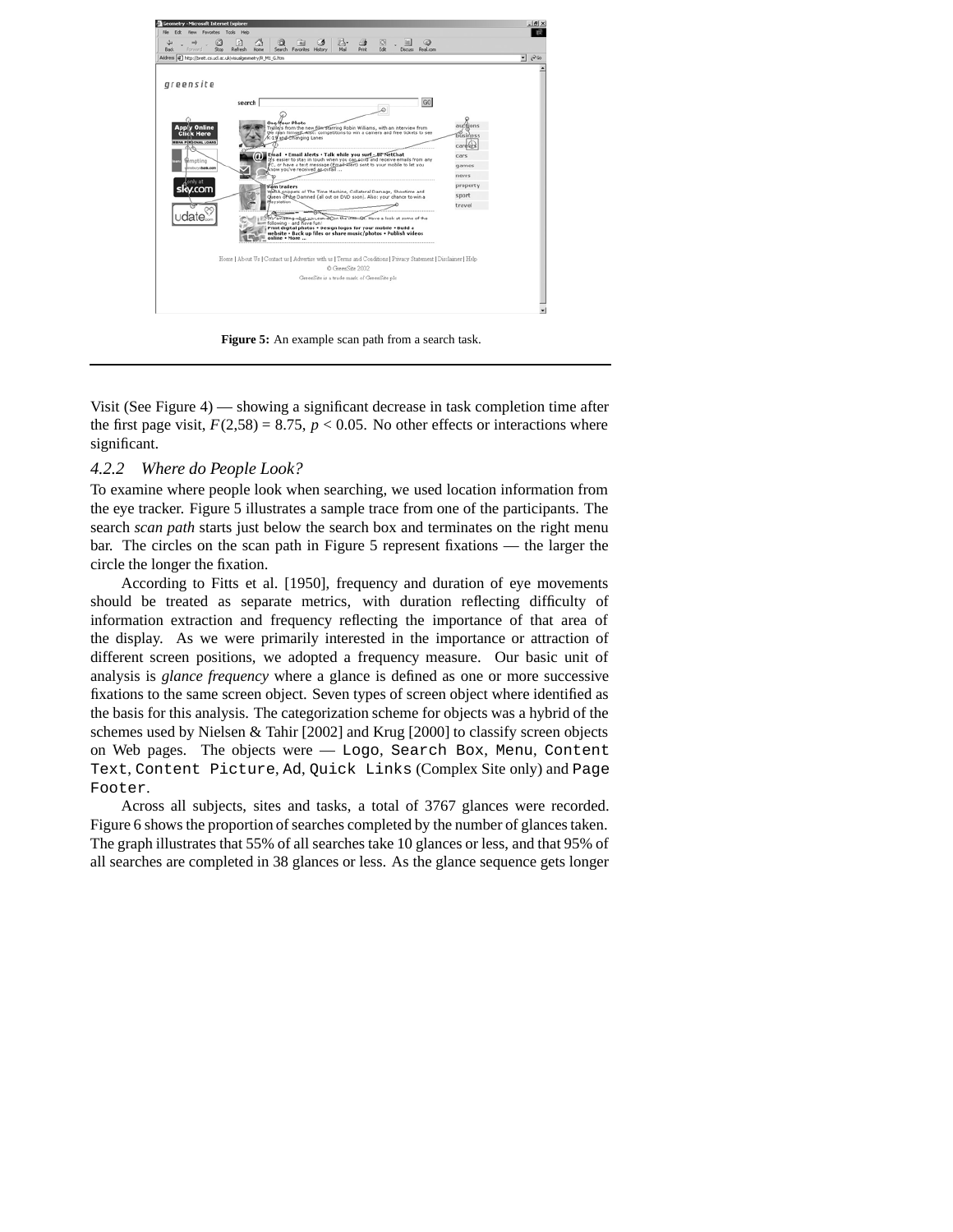

**Figure 6:** Proportion of searches completed by glance number.



**Figure 7:** Glance distribution across all site variations.

we have fewer data points (i.e. a smaller sample size) to estimate the probability of glancing at different screen regions. Consequently, the subsequent analysis is restricted to the first 23 glances to ensure a reasonable sample size (> 50).

To give an indication of the spatial distribution of search, we categorized screen objects according to their position on the screen. Figure 7 shows the distribution of gaze to the Top, Left, Middle, Right and Bottom screen. Across all sites and tasks, there were very few glances to the bottom region of the screen  $(-1%)$ , and although task targets where always to be found either top, left or right — these screen regions do not receive the most glances. Somewhat surprisingly, the eye tracking data shows that people focus the bulk of their search in the middle content area.

To examine how search proceeds through time we calculated the *Attraction* (*A*) of each screen area, where:

> $A = \frac{G$ lances accumulated in target region Glances accumulated across all regions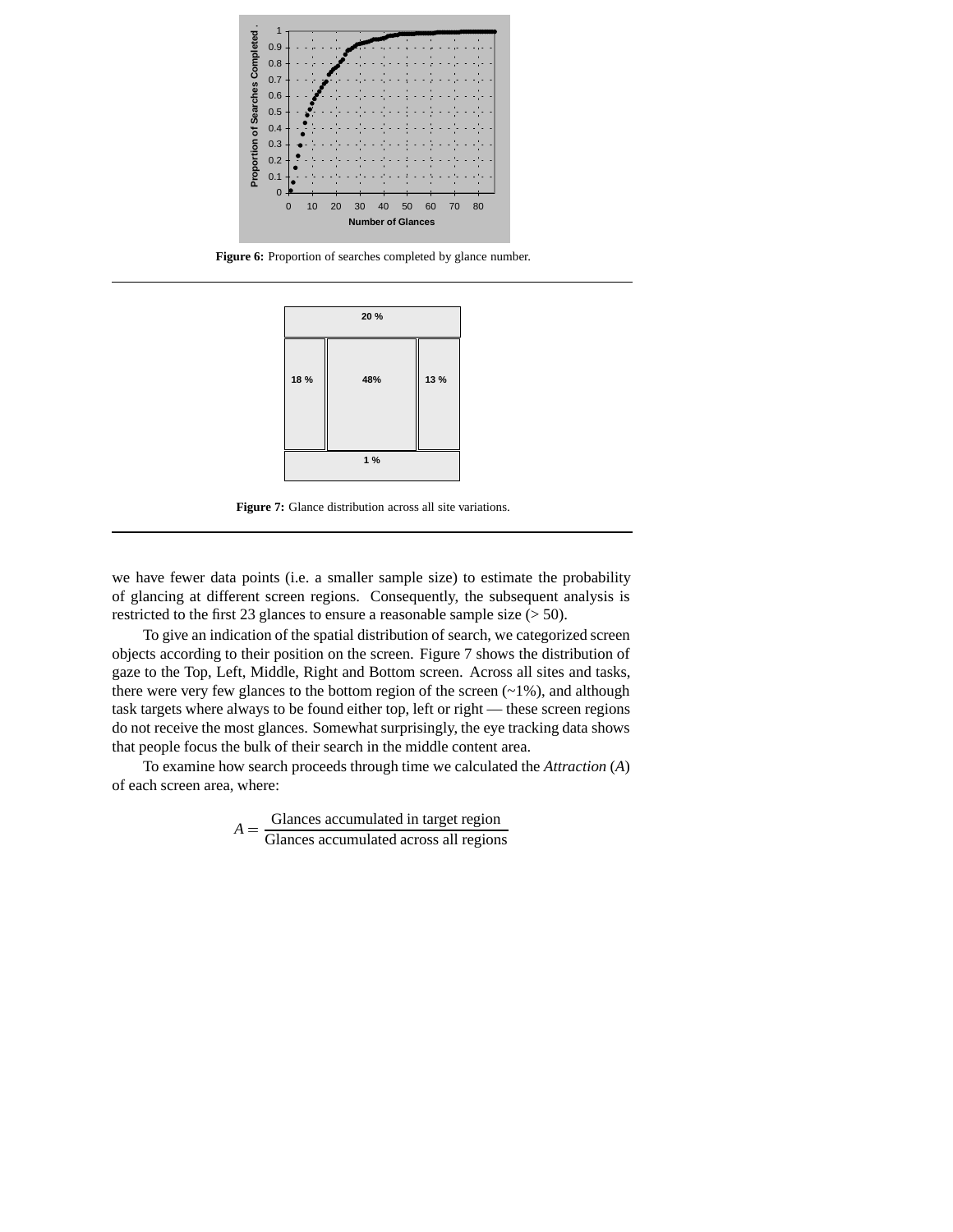

**Figure 8:** Attraction of screen regions on Simple and Complex sites.



*A* measures the proportion of glances made to a screen region and varies between 1 and 02. Figure 8 shows the attraction measures for *Simple* and *Complex* Web sites throughout the search sequence. Most striking about this figure is the similarity in search patterns. Although on the task performance measure there are clear differences in search time with *Simple* and *Complex* sites, the eye tracking data shows that although search is slower on the *Complex* site, the search process is the same. Therefore the difference in speed is not driven by a difference in strategy.

Figures 9–11 show the changes in search strategy for sites with *Left*, *Right* and *Top* menus across the *First* and *Second* page visits. Across all variations the middle (content) region of the page attracts the most glances. On the *first* page visit, the *left* menu sites receive a surprisingly small proportion of glances on the left hand side of the page, with most glances being directed to the middle and top of the page. The immediate response of the subjects is to search the middle of the page for the target. By the *second* page view, however, the strategy has changed, with more glances earlier on to the left region of the page. (See Figure 9.)

 $\textit{attraction} = \begin{cases} 0 & \text{if } A = 0 \end{cases}$ 1 otherwise

<sup>2</sup>Previous work has used a binary measure of *attraction* to indicate whether a region is glanced at or not [Riegelsberger et al. 2002]. This is simply a transformation of the continuous measure used here where: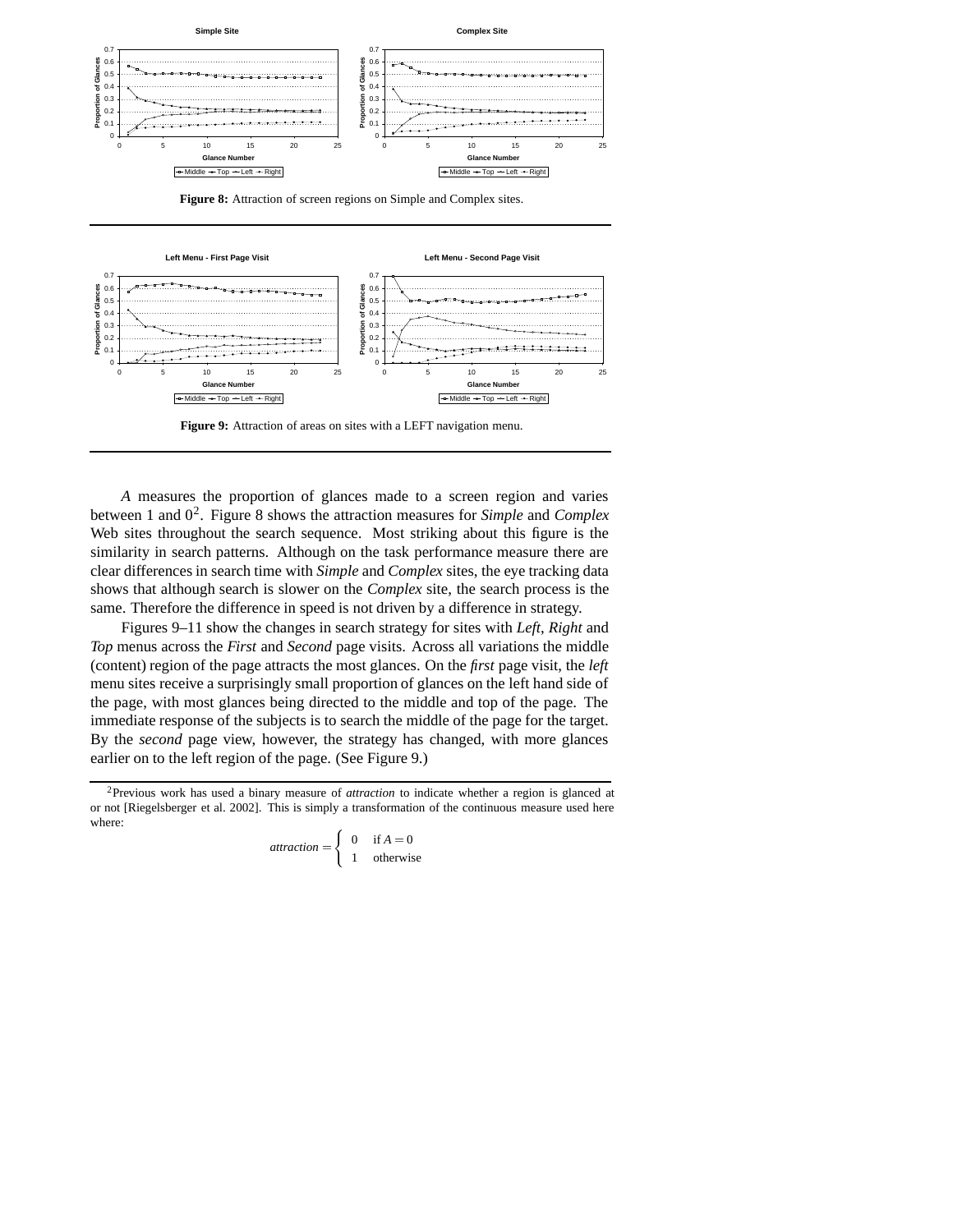

**Figure 10:** Attraction of areas on sites with a RIGHT navigation menu.



**Figure 11:** Attraction of areas on sites with a TOP navigation menu.

For sites with the navigation menu on the *right*, there is a large proportion of glances on the left hand side on the *first* page visit — particularly in the first ten glances (see Figure 10). This is interpreted as the search for the left menu driven by a mismatch with expectation. By the *second* page visit, the proportion of glances to the right has doubled, although there are still a significant number to the left hand side. On sites with the right-justified menu, the left side the page only contains banner ads — yet the fact that participants are glancing at these on the second visit — does not appear to affect task completion times (see Figure 3)

Results on sites with a *Top* navigation menu show a similar adaptation across *Page Visit*, although the change in search pattern is much more pronounced (see Figure 11). By the *second* page view, the top region of the page is attracting more glances than the middle region in the search for the target.

#### **5 Discussion**

On the measure of task performance, we found that sites that conform to expectations do indeed lead to faster search times, but this advantage is short-lived. The second time a site is visited, search times are equivalent irrespective of menu position. This shows that violating the expectation or convention of the left menu bar has little long-term effect on task performance.

The task performance measure also shows that search times are significantly affected by site complexity. Here there is a trade-off between making options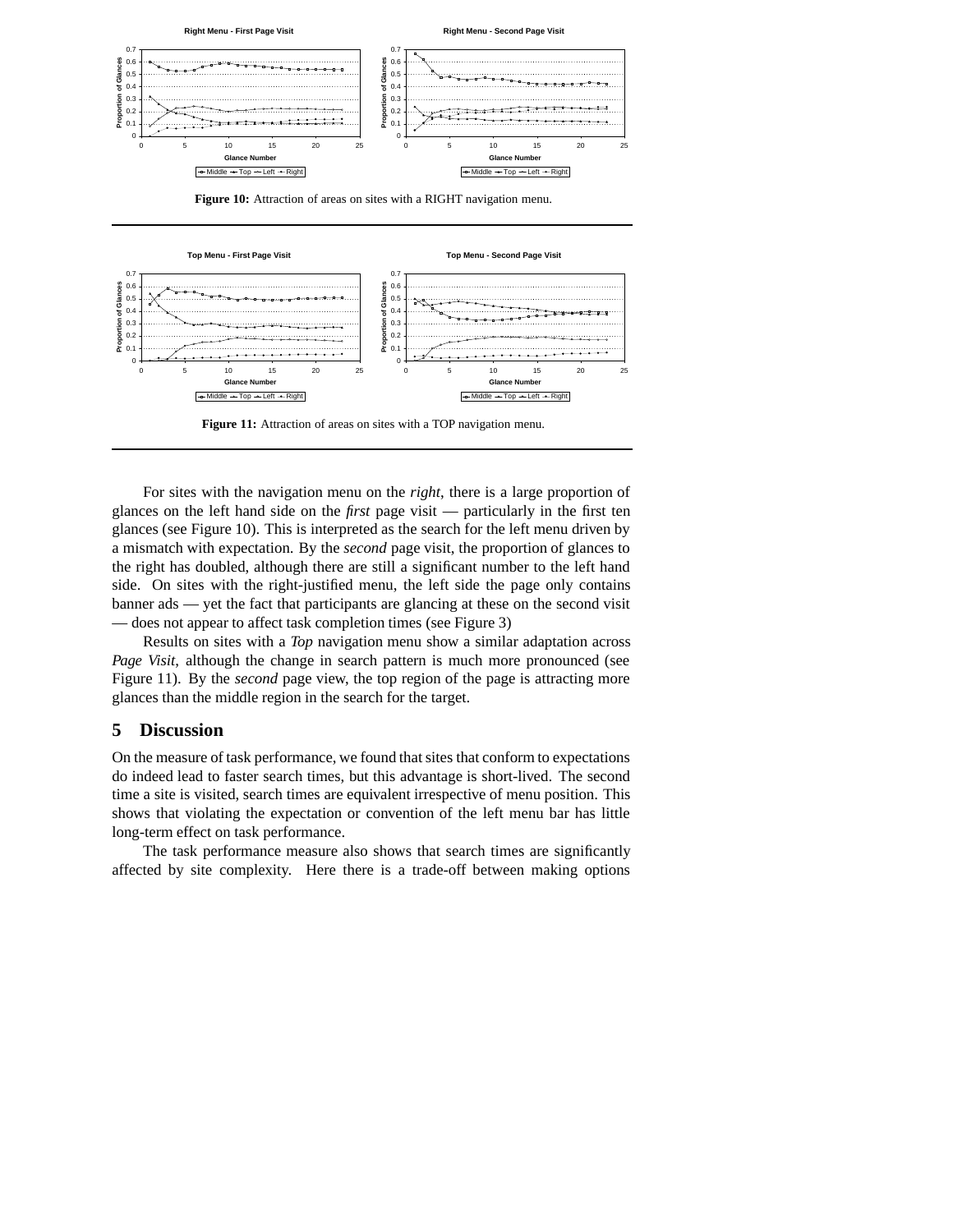available to the user while keeping the complexity low enough that they can still find what they are looking for. While a detailed evaluation of this issue would require another study, the present results support the design heuristic for search — simple is better.

The eye tracking measures give an extra dimension to the results above and beyond task time. Where differences in task time where found between *Simple* and *Complex* sites, there were no differences in search strategy revealed in the eye behaviour. By contrast, on the second page visit, the task performance measures show no significant differences between different sites, yet analysis of the eye data shows marked differences in search strategy — clearly mirroring changes in the interface. From this data we find clear evidence of expectation driving search behaviour with first impressions of a site. The data also gives insight into the rapid adaptation to the unexpected layout as new tasks are performed. This could not be seen from measures of task time alone.

#### **6 Conclusions**

The results show that violating expectation of menu position on Web pages has little long-term impact on task performance when searching a single page. The user quickly adapts to designs violating layout conventions. This should encourage design practitioners to take on board findings that menus on the right, close to the scroll bar, are better when searching across several pages [Bailey et al. 2000]. On this particular design feature, it is the internal consistency of a site that is important, rather than consistency with other Web sites. Practitioners should not be inhibited from applying guidelines based on evidence because of deviation from the standard.

Although the present investigation is limited to search of Web pages, the methodology can be applied to wide range of use cases with different tasks and interfaces. For researchers, the study demonstrates the value that eye movement studies add to evaluation methodologies. The eye data provides a detailed picture of where people look, when, and is sensitive to interface changes where task completion time is not. This level of detail can only benefit the design and development of future tools by challenging the assumptions implicit in craft design approaches. The most surprising result of the current study for us was the bias toward searching the middle of the screen. As the task is a search task, our 'folk' assumption was that people would look to the navigation menus first. The data obtained from eye tracking does not support this belief. Eye tracking allows researchers to evaluate and test beliefs implicit in the design process so that future developments proceed on a firm empirical foundation.

#### **Acknowledgement**

The research was funded by BT as part of the HIGHERVIEW Project http://www.cs.ucl.ac.uk/research/higherview/

#### **References**

Bailey, R. W., Koyani, S. & Nall, J. [2000], Usability Testing of Several Health Information Web Sites, Technical Report 7-8, National Cancer Institute.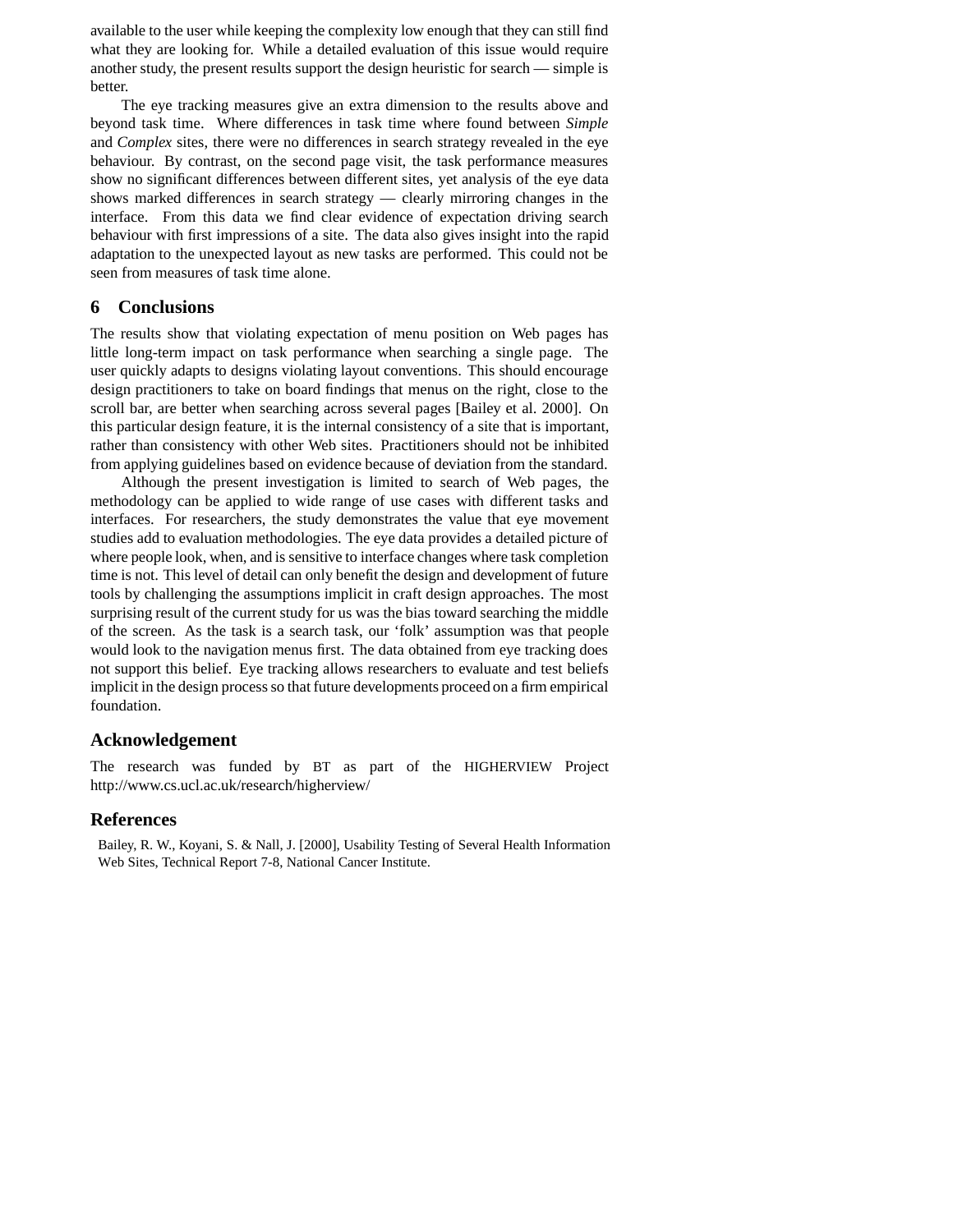Bernhard, M. L. [2001], Developing Schemas for the Location of Common Web Objects, *in Proceedings of the Human Factors and Ergonomics Society 45th Annual Meeting*, Human Factors and Ergonomics Society, pp.1161–5.

Cowen, L. [2001], An Eye Movement Analysis of Web Page Usability, MRes Thesis, Department of Psychology, Lancaster University.

Ellis, S., Candrea, R., Misner, J., Craig, S., Lankford, C. & Hutchinson, T. [1998], Windows to the Soul? What Eye Movements Tell Us about Software Usability, *in* **\*\*\*EDITOR\*\*\*** (ed.), *Proceedings of the Usability Professionals' Association 7th Annual Conference*, Usability Professionals' Association, pp.151–6.

Fitts, P. M., Jones, R. E. & Milton, J. L. [1950], Eye Movements of Aircraft Pilots during Instrument-landing Approaches, *Aeronautical Engineering Review* **9**(2), 24–29.

Goldberg, J. H. & Kotval, X. P. [1998], Eye Movement-based Evaluation of the Computer Interface, *in* S. K. Kumar (ed.), *Advances in Occupational Ergonomics and Safety*, IOS Press, pp.529–32.

Goldberg, J. H., Stimson, M. J., Lewenstein, M., Scott, N. & Wichansky, A. M. [2002], Eye Tracking in Web Search Tasks: Design Implications, *in* A. T. Duchowski, R. Vertegaal & J. W. Senders (eds.), *Proceedings of the ETRA 2002 Symposium*, ACM Press, pp.51–8.

Hillstrom, A. P. & Yantis, S. [1994], Visual Motion and Attentional Capture, *Perception & Psychophysics* **55**(4), 399–411.

IBM [2003], Web Design Guidelines, http://www-3.ibm.com/ibm/easy/eou\_ext.nsf/ Publish/572 (last accessed 2003.05.26).

Jacob, R. J. K. & Karn, K. S. [in press], Eye Tracking in Human–Computer Interaction and Usability Research: Ready to Deliver the Promises (Section Commentary), *in* J. Hyona, R. Radach & H. Deubel (eds.), *The Mind's Eyes: Cognitive and Applied Aspects of Eye Movements*, Elsevier Science.

Kroeber-Riel, W. [1996], *Bildkommunikation: Imagerysysteme für die Werbung*, Vahlen.

Krug, S. [2000], *Don't Make Me Think: A Common Sense Approach to Web Usability*, New Rider Publishing.

Lewenstein, M., Edwards, G., Tatr, D. & DeVigal, A. [2000], The Stanford Poynter Project, http://www.poynter.org/eyetrack2000/ (last accessed 2003.05.26).

NCI [2002], Research Based Web Design and Usability Guidelines, http://usability.gov/guidelines/ (last accessed 2003.05.26).

Nielsen, J. [1999], Do Interface Standards Stifle Design Creativity?, Jakob Nielsen's Alertbox, August 22. http://www.useit.com/alertbox/990822.html (last accessed 2003.05.26).

Nielsen, J. & Tahir, M. [2002], *Hompage Usability — 50 Web sites Deconstructed*, New Rider Publishing.

Pirolli, P. [1997], Computational Models of Information Scent-following in A Very Large Browsable Text Collection, *in* S. Pemberton (ed.), *Proceedings of the CHI'97 Conference on Human Factors in Computing Systems*, ACM Press, pp.3–10.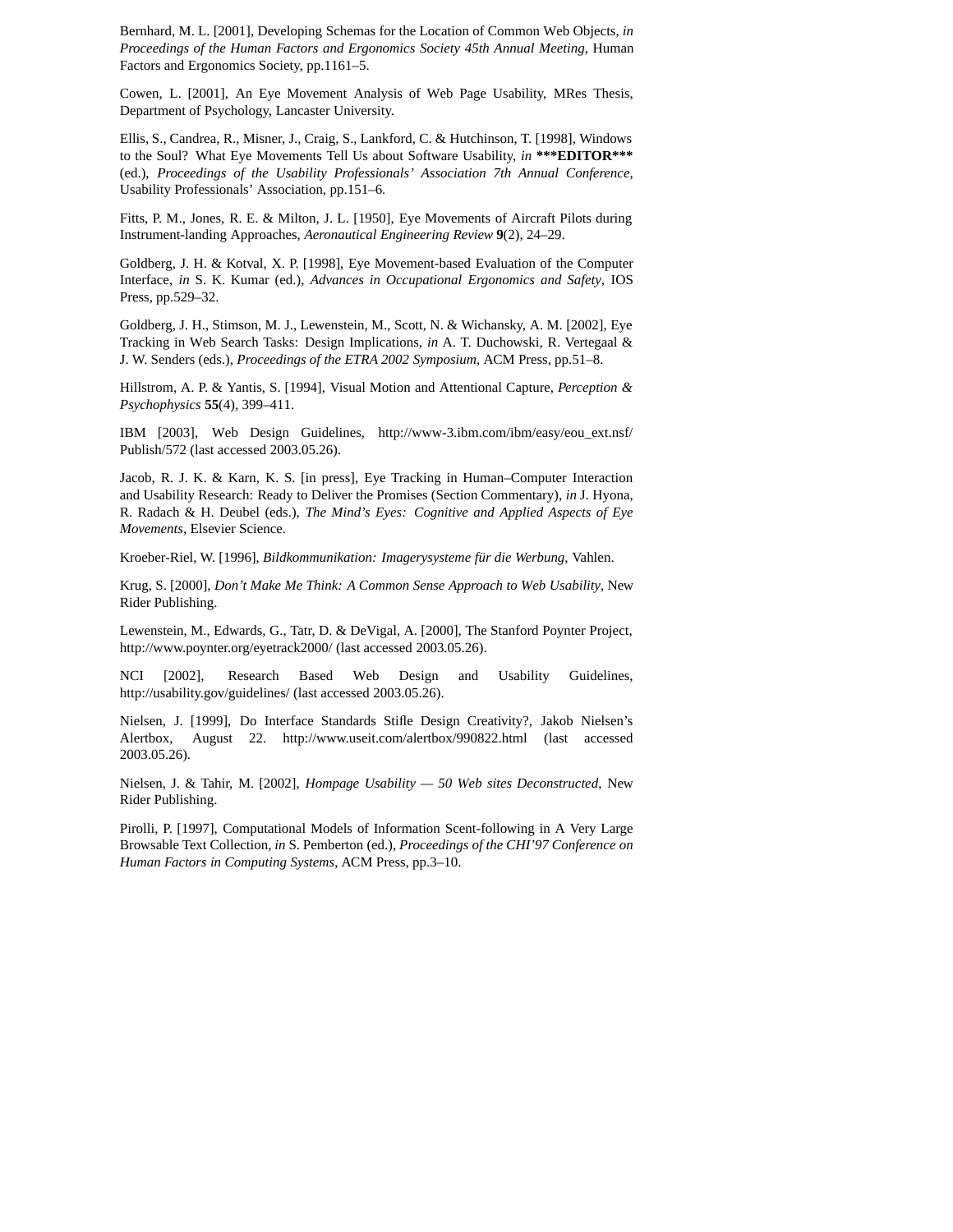Rensink, R. A. [2000], Seeing, Sensing, and Scrutinizing, *Vision Research* **40**(10-2), 1468– 87.

Riegelsberger, J., Sasse, M. A. & McCarthy, J. D. [2002], Eye-catcher or Blind Spot? The Effect of Photographs of Faces on E-commerce Sites, *in* J. L. Monteiro, P. M. C. Swatman & L. V. Tavares (eds.), *Proceedings of the 2nd IFIP Conference on E-commerce, E-business, E-government (i3e)*, Kluwer, pp.383–98.

Shneiderman, B. [1998], *Designing the User Interface: Strategies for Effective Human– Computer Interaction*, third edition, Addison–Wesley.

Treisman, A. & Gelade, G. [1980], A Feature Integration Theory of Attention, *Cognitive Psychology* **12**(1), 97–136.

Tufte, E. R. [1990], *Envisioning Information*, Graphics Press.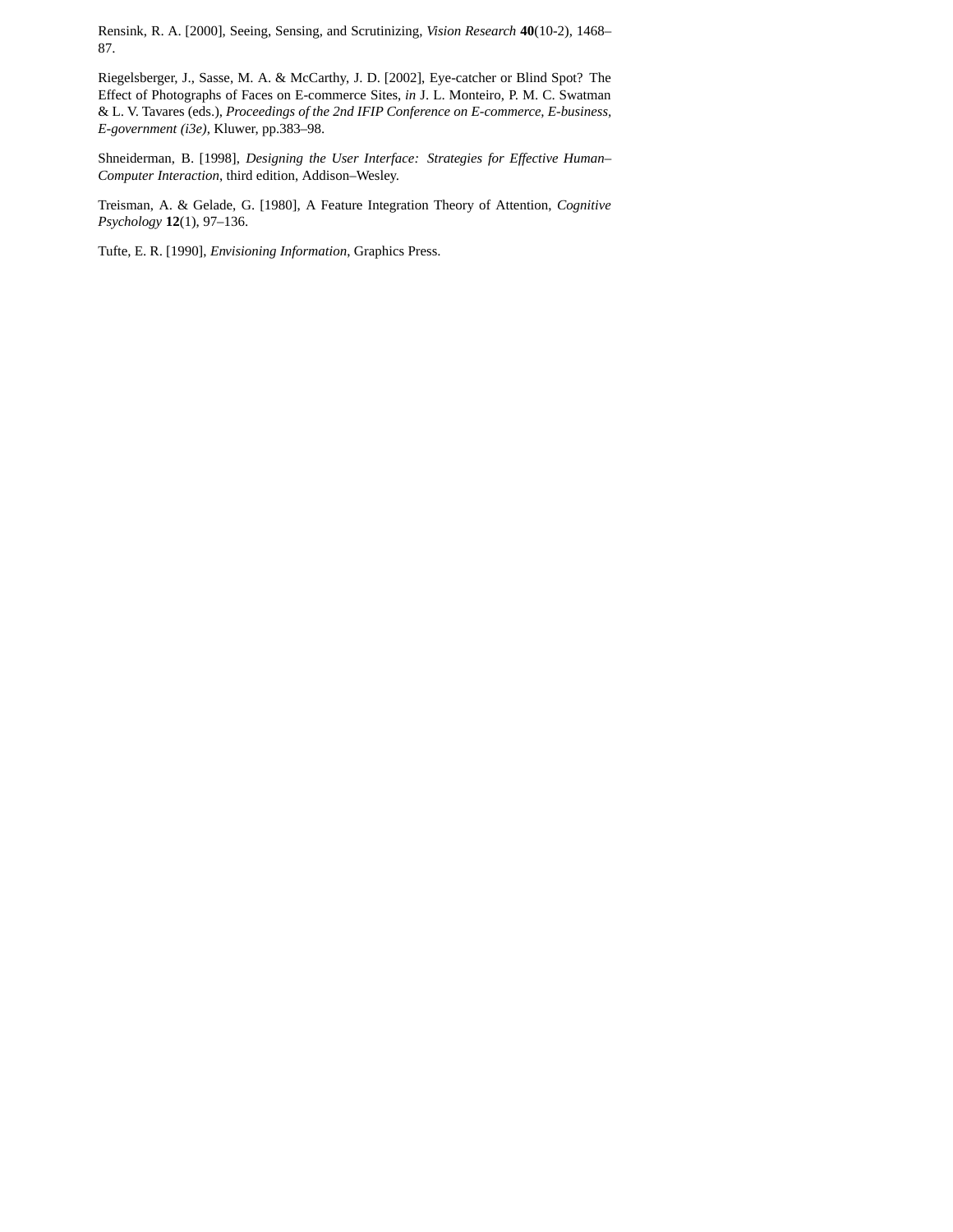## *Author Index*

McCarthy, John D, 1 Riegelsberger, Jens, 1 Sasse, M Angela, 1